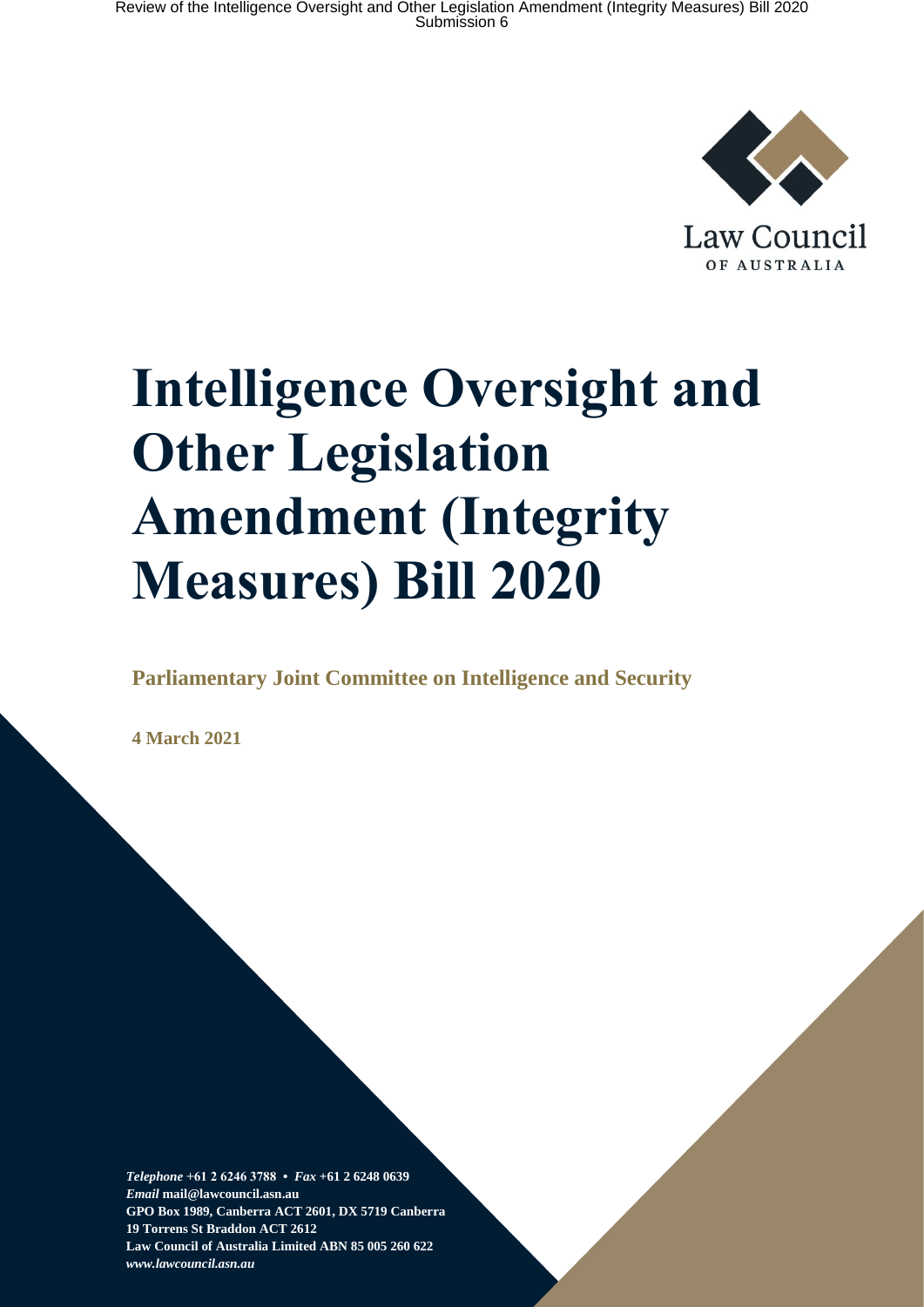# Table of Contents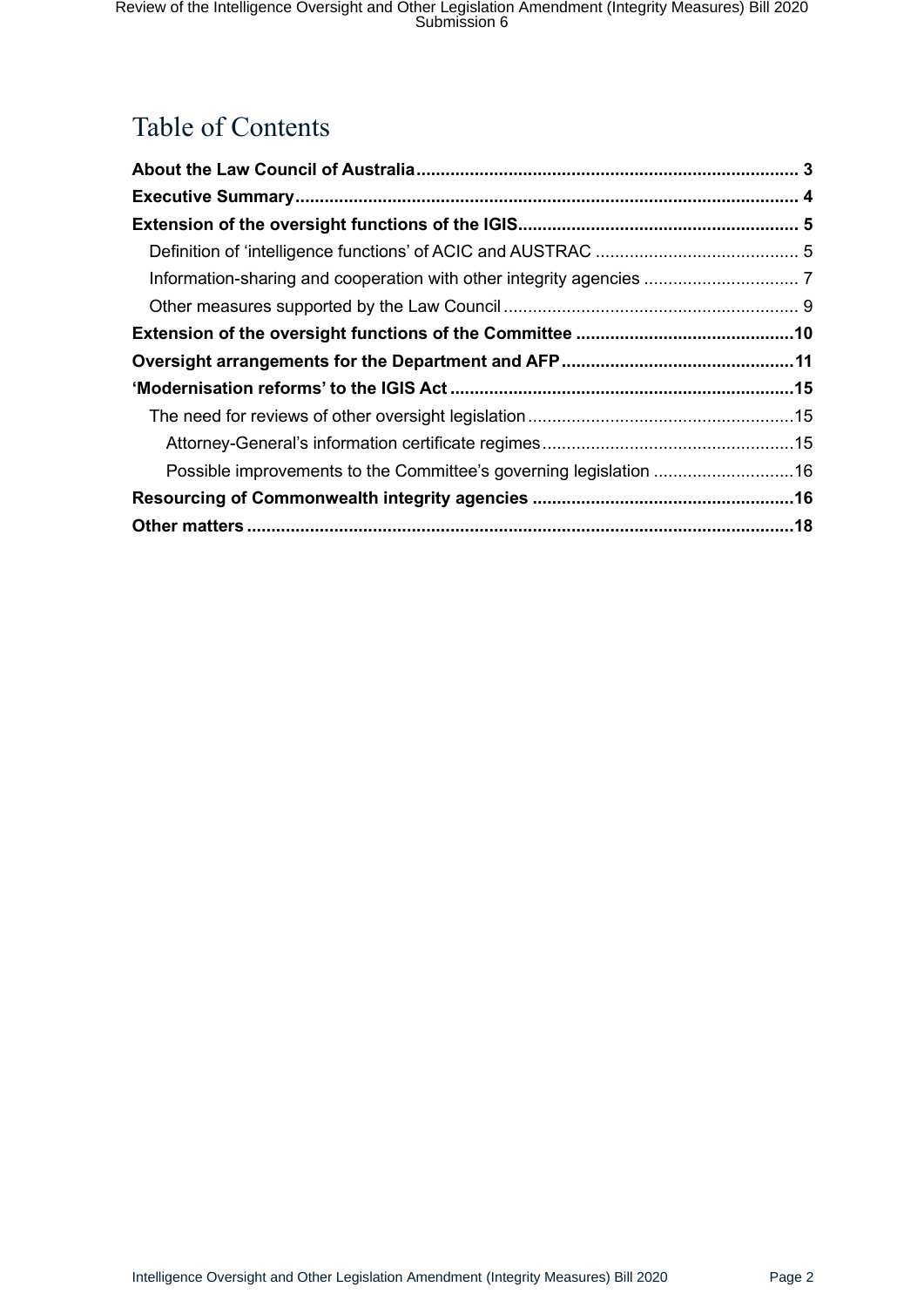# <span id="page-2-0"></span>About the Law Council of Australia

The Law Council of Australia exists to represent the legal profession at the national level, to speak on behalf of its Constituent Bodies on national issues, and to promote the administration of justice, access to justice and general improvement of the law.

The Law Council advises governments, courts and federal agencies on ways in which the law and the justice system can be improved for the benefit of the community. The Law Council also represents the Australian legal profession overseas, and maintains close relationships with legal professional bodies throughout the world.

The Law Council was established in 1933, and represents 16 Australian State and Territory law societies and bar associations and the Law Firms Australia, which are known collectively as the Council's Constituent Bodies. The Law Council's Constituent Bodies are:

- Australian Capital Territory Bar Association
- Australian Capital Territory Law Society
- Bar Association of Queensland Inc
- Law Institute of Victoria
- Law Society of New South Wales
- Law Society of South Australia
- Law Society of Tasmania
- Law Society Northern Territory
- Law Society of Western Australia
- New South Wales Bar Association
- Northern Territory Bar Association
- Queensland Law Society
- South Australian Bar Association
- Tasmanian Bar
- Law Firms Australia
- The Victorian Bar Inc
- Western Australian Bar Association

Through this representation, the Law Council effectively acts on behalf of more than 60,000 lawyers across Australia.

The Law Council is governed by a board of 23 Directors – one from each of the constituent bodies and six elected Executive members. The Directors meet quarterly to set objectives, policy and priorities for the Law Council. Between the meetings of Directors, policies and governance responsibility for the Law Council is exercised by the elected Executive members, led by the President who normally serves a 12 month term. The Council's six Executive members are nominated and elected by the board of Directors.

Members of the 2021 Executive as at 1 January 2021 are:

- Dr Jacoba Brasch QC, President
- Mr Tass Liveris, President-Elect
- Mr Ross Drinnan, Treasurer
- Mr Luke Murphy, Executive Member
- Mr Greg McIntyre SC, Executive Member
- Ms Caroline Counsel, Executive Member

The Chief Executive Officer of the Law Council is Mr Michael Tidball. The Secretariat serves the Law Council nationally and is based in Canberra.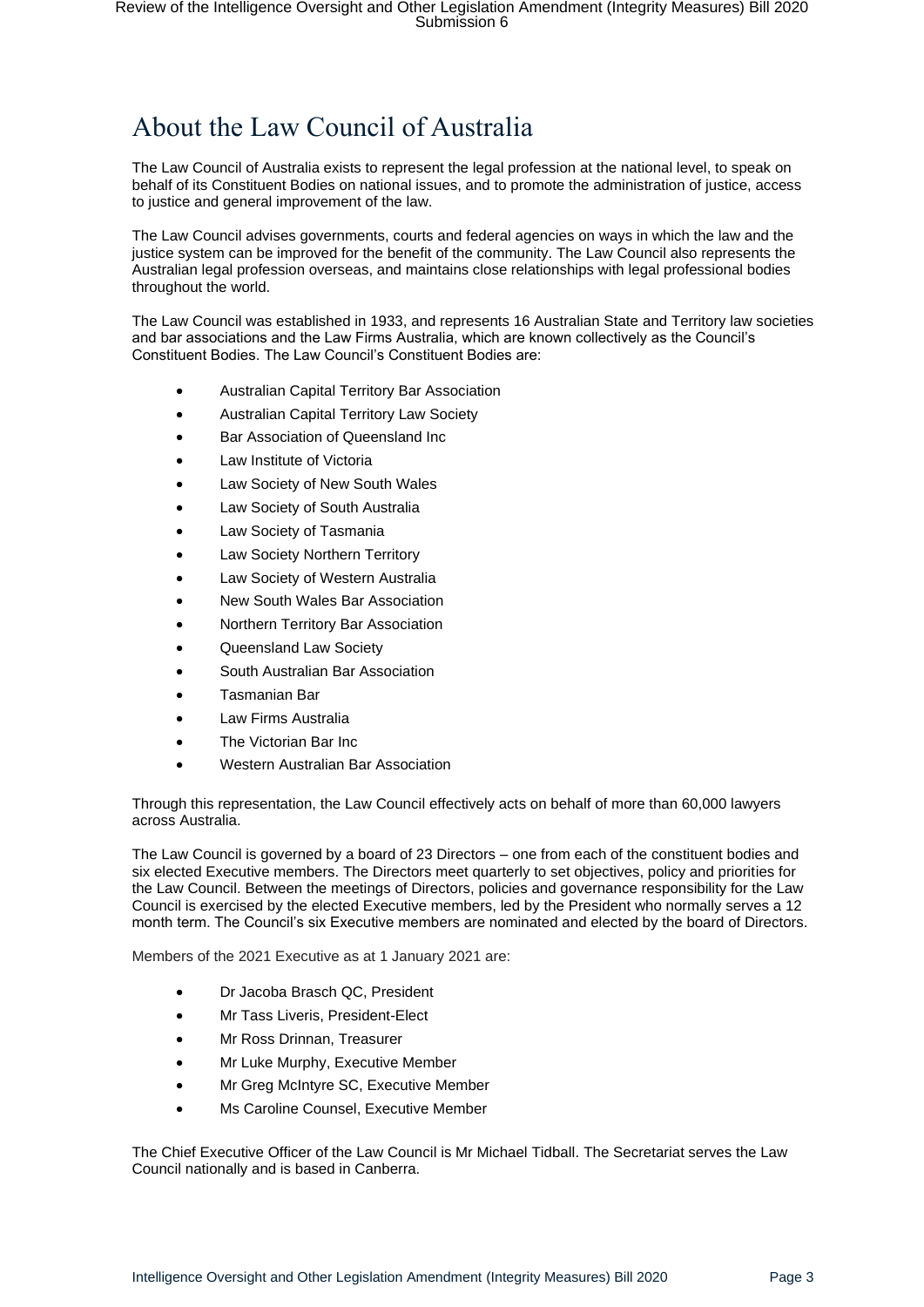# <span id="page-3-0"></span>Executive Summary

- 1. The Law Council of Australia is pleased to provide this submission on the Intelligence Oversight and Other Legislation Amendment (Integrity Measures) Bill 2020 (**Bill**) to the Parliamentary Joint Committee on Intelligence and Security (**Committee**). The Law Council welcomes the introduction of the Bill, and supports the proposals to:
	- extend the independent operational oversight functions of the Inspector-General of Intelligence and Security (**IGIS**) to cover the 'intelligence functions' of the Australian Criminal Intelligence Commission (**ACIC**) and the Australian Transaction Reports and Analysis Centre (**AUSTRAC**);
	- extend the oversight functions of the Committee, in relation to matters of agency administration and expenditure, to cover AUSTRAC to the extent of its 'intelligence functions';
	- confer information-sharing powers on the IGIS and other Commonwealth integrity agencies with oversight functions in relation to the ACIC and AUSTRAC. These agencies are principally the Australian Commission for Law Enforcement Integrity (**ACLEI**), Australian Human Rights Commission (**AHRC**), Commonwealth Ombudsman (**Ombudsman**) and Office of the Australian Information Commissioner (**OAIC**). The proposed amendments will enable these integrity agencies to cooperate with each other to manage any overlap in their respective oversight jurisdiction in relation to the ACIC and AUSTRAC. This includes by sharing information with each other, conducting joint inquiries, and transferring complaints by agreement, if it would be more convenient and effective for another integrity agency to examine the matters raised in a complaint;
	- confer powers on the IGIS to share information with the Inspector-General of the Australian Defence Force (**IGADF**) about matters within their concurrent jurisdiction. (For example, if an Australia Defence Force—**ADF**—member is made available to an intelligence agency to perform functions or exercise powers of the intelligence agency, either as part of a particular operation, in the nature of a secondment arrangement; or on an ongoing 'employment-like' basis.) The IGADF is presently able to share relevant information with the IGIS,<sup>1</sup> but the secrecy provisions in section 34 of the IGIS Act currently prevent the IGIS from sharing information with the IGADF; and
	- make several relatively minor amendments to the *Inspector-General of Intelligence and Security Act 1986* (Cth) (**IGIS Act**) to modernise outdated provisions, improve the clarity of certain drafting expressions, and enhance flexibility in the manner in which the IGIS performs their functions (referred to in this submission as **'modernisation reforms'**).
- 2. The Law Council recommends that four matters are given further consideration:
	- whether the Bill, or future legislation, should implement fully the recommendations of the *2017 Independent Intelligence Review* (**IIR**) in relation to oversight of the National Intelligence Community (**NIC**).<sup>2</sup> The IIR

<sup>1</sup> Inspector-General of the Australian Defence Force Regulation 2016, ss 28G(2)(b) and (3).

 $2$  The NIC refers collectively to 10 Commonwealth agencies performing intelligence collection and analysis functions. They are: the Australian Criminal Intelligence Commission (**ACIC**), Australian Federal Police (**AFP**), Australian Geospatial-Intelligence Organisation (**AGO**), Australian Secret Intelligence Service (**ASIS**), Australian Security Intelligence Organisation (**ASIO**), Australian Signals Directorate (**ASD**), Australian Transaction Reports and Analysis Centre (**AUSTRAC**), Defence Intelligence Organisation (**DIO**), the Department of Home Affairs (**Department**), and the Office of National Intelligence (**ONI**).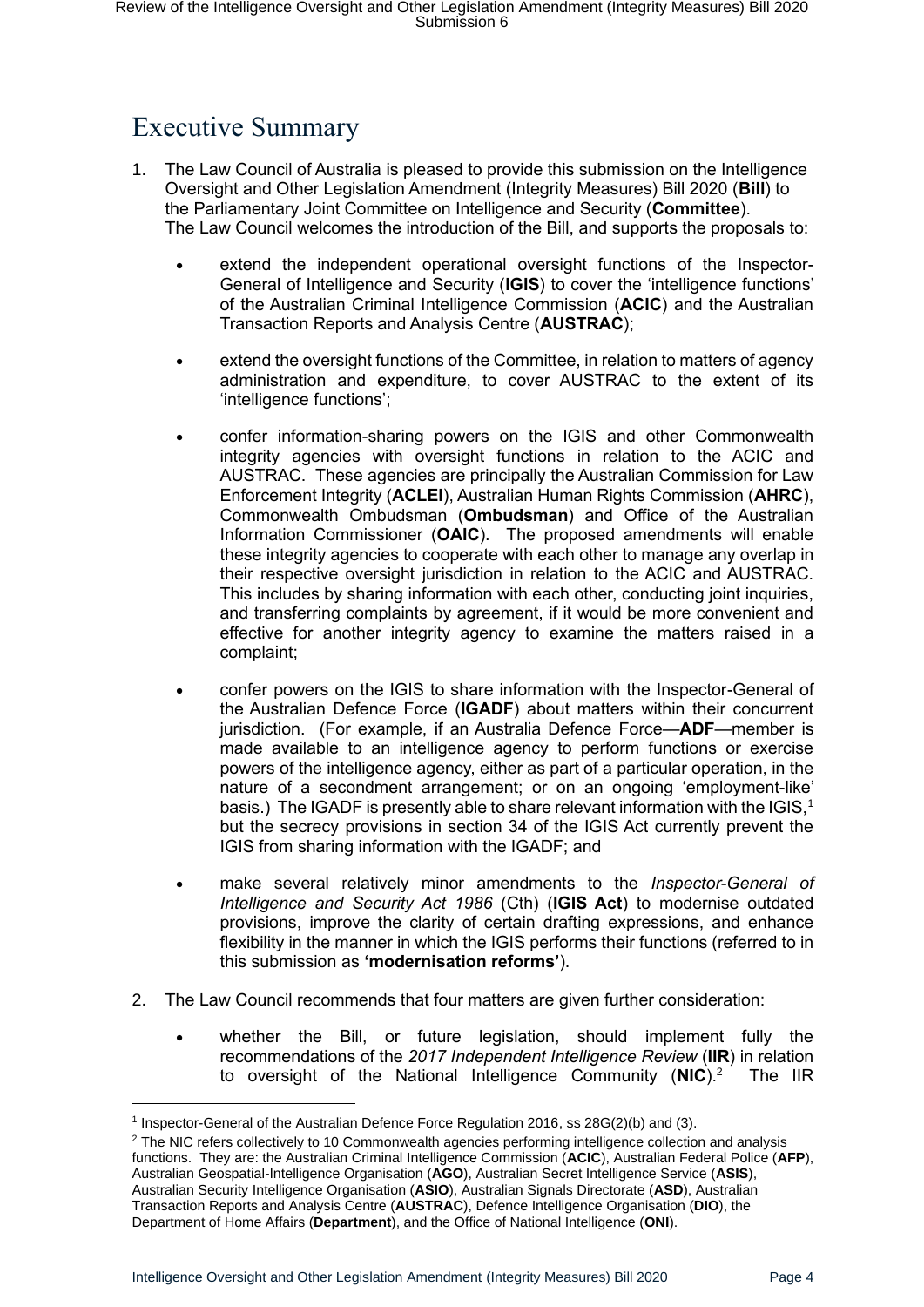recommended that the oversight remit of the IGIS and Committee should be extended to cover the 'intelligence functions' of the Department of Home Affairs (**Department**) (which was then the Department of Immigration and Border Protection) and the Australian Federal Police (**AFP**), ACIC and AUSTRAC;<sup>3</sup>

- whether the proposed statutory definition of the 'intelligence functions' of the ACIC and AUSTRAC adequately cover the entire 'intelligence life-cycle', from the collection of intelligence, through to its retention or destruction;
- whether the legislation governing the Committee and other Commonwealth integrity agencies with oversight responsibilities for NIC agencies also requires review to ensure it remains fit for purpose in contemporary circumstances, and if necessary, making similar kinds of 'modernisation reforms' to those contained in the present Bill with respect to the IGIS Act; and
- the adequacy of resourcing for the IGIS, other Commonwealth integrity agencies with responsibilities for the oversight of NIC agencies, and the Committee to perform their expanded functions, and to operate effectively in the current security environment. This includes consideration of their staffing levels, operating budgets, and access to independent technical expertise.

## <span id="page-4-0"></span>Extension of the oversight functions of the IGIS

## <span id="page-4-1"></span>**Definition of 'intelligence functions' of ACIC and AUSTRAC**

- 3. The key amendments in the Bill propose to expand the 'intelligence agency inquiry functions' of the IGIS to cover the activities of ACIC and AUSTRAC, but only to the extent that they involve the performance of an 'intelligence function'.<sup>4</sup> This reflects that the ACIC and AUSTRAC also perform law enforcement functions.
- 4. The concept of an 'intelligence function' is not used in the legislation establishing and governing the ACIC and AUSTRAC. (That is, the statutory functions conferred on the ACIC and AUSTRAC are not categorised into discrete 'intelligence' and 'nonintelligence' functions.)<sup>5</sup> Accordingly, it is necessary for the Bill to define the concept of an 'intelligence function' in the IGIS Act, for the purpose of establishing the oversight remit of the IGIS.
- 5. The IIR did not make specific recommendations about the substance of the definition of an 'intelligence function'.<sup>6</sup> In effect, the Bill proposes to define the concept as 'the collection, correlation, analysis, production and dissemination of intelligence' by the ACIC and AUSTRAC for the purpose of performing their statutory functions.<sup>7</sup> This means that the IGIS will be empowered to determine, as a question of fact in individual cases, whether an act or practice of the ACIC or AUSTRAC falls within this functional definition.
- 6. The Law Council supports this general definitional approach. It is important that the IGIS Act adopts a broad, inclusive and non-prescriptive definition of the 'intelligence

<sup>3</sup> M L'Estrange and S Merchant, *2017 Independent Intelligence Review: Unclassified Report*, (June 2017), (**IIR Report**), recommendation 21.

<sup>4</sup> Bill, Schedule 2, item 60 (amending subsection 3(1) of the IGIS Act to insert a definition of 'intelligence function'). See also item 61 (inserting new subsection 8(3A) of the IGIS Act, prescribing the IGIS's 'intelligence agency inquiry functions' in relation to ACIC and AUSTRAC).

<sup>5</sup> See: *Australian Crime Commission Act 2002* (Cth) (**ACC Act**), section 7A (functions of ACIC); and *Anti-Money Laundering and Counter-Terrorism Financing Act 2006* (Cth) (**AML/CTF Act**), sections 210 and 212 (functions of AUSTRAC and its CEO).

<sup>6</sup> IIR Review Report, 116 at [7.20].

<sup>7</sup> Bill, Schedule 2, item 60 (amending subsection 3(1) of the IGIS Act).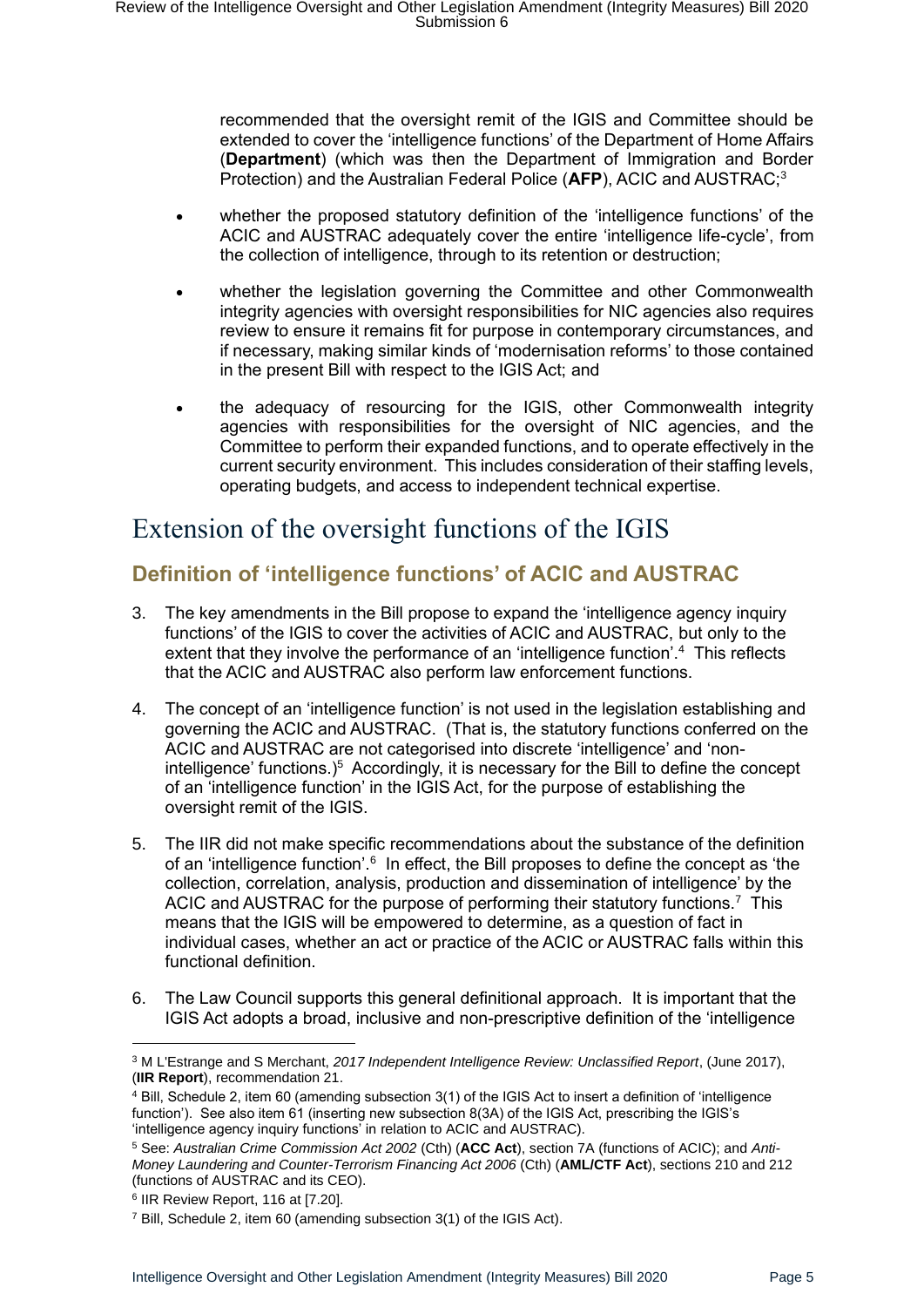functions' of the ACIC and AUSTRAC. The IGIS can only perform oversight functions, and exercise associated powers, in respect of matters that are within its statutory functions. Consequently, under-breadth in the IGIS Act definition of an 'intelligence function' of the ACIC and AUSTRAC could result in arbitrary exclusions from, or limitations on, the oversight functions of the IGIS.

- 7. A more prescriptive definitional approach, such as expressly deeming individual functions or activities of the ACIC or AUSTRAC as constituting those agencies' 'intelligence functions' for the purpose of IGIS oversight, would risk becoming outdated if the functions of these agencies were subsequently amended. It may also arbitrarily exclude activities which, in fact, involve the collection, correlation, analysis, production or dissemination of intelligence, but are not prescribed by the IGIS Act.
- 8. It is also important that the definition of an 'intelligence function' is not made overly complex, by applying extensive, *ad hoc* statutory limitations or exclusions to its general coverage. This would create the unintended consequence that the IGIS would be required to divert valuable resources away from conducting substantive oversight, in order to make complex assessments about whether a matter is within oversight jurisdiction. It may also create uncertainty for prospective complainants, including in relation to the availability of immunities for providing information to the IGIS for the purpose of their oversight function. This risks having a 'chilling effect' on the willingness of people to come forward with relevant information, and consequently, the effectiveness of oversight.
- 9. The Law Council also welcomes that the proposed definition of an 'intelligence function' in the IGIS Act does not incorporate by reference the definition of an 'agency with an intelligence role or function' in the *Office of National Intelligence Act 2018*  (Cth) (**ONI Act**) for the purpose of ONI performing its whole-of-government coordination and enterprise management functions for the NIC. This is because the ONI Act definition is generally tied to the activities of NIC agencies, to the extent they relate to one or more of the 'national intelligence priorities'.<sup>8</sup> These priorities are set periodically by the executive government (with the advice of NIC agencies) to guide operational and budgetary prioritisation by all agencies.
- 10. A consequence of applying the ONI Act definition to the IGIS Act would mean that the executive government could unilaterally change the scope of independent operational oversight, through periodically setting, and changing, the national intelligence priorities, including on the advice of the agencies subject to oversight. Moreover, as the national intelligence priorities are classified, there would be no public or parliamentary transparency about the scope of the IGIS's functions from time-to-time. It is therefore important that there are two separate statutory definitions, for the discrete purposes of the ONI Act and the IGIS Act. The Law Council is pleased that the Bill recognises this issue.
- 11. However, the Law Council encourages the Committee to give further consideration to one aspect of the proposed definition of an 'intelligence function' of the ACIC and AUSTRAC. The concept of 'collection, correlation, analysis, production and dissemination of intelligence' does not clearly cover the actions and practices of agencies in retaining or disposing of intelligence, and in subsequently accessing and using intelligence that has been retained in their holdings.
- 12. The Law Council notes that IGIS currently conducts oversight of the acts and practices of the six intelligence agencies currently within its remit, in relation to the retention and destruction of intelligence. For example, the former IGIS repeatedly raised concerns with the Committee about the absence of statutory requirements for

<sup>8</sup> ONI Act, subsection 4(1) (paragraph (e) of the definition of 'agency with an intelligence role or function').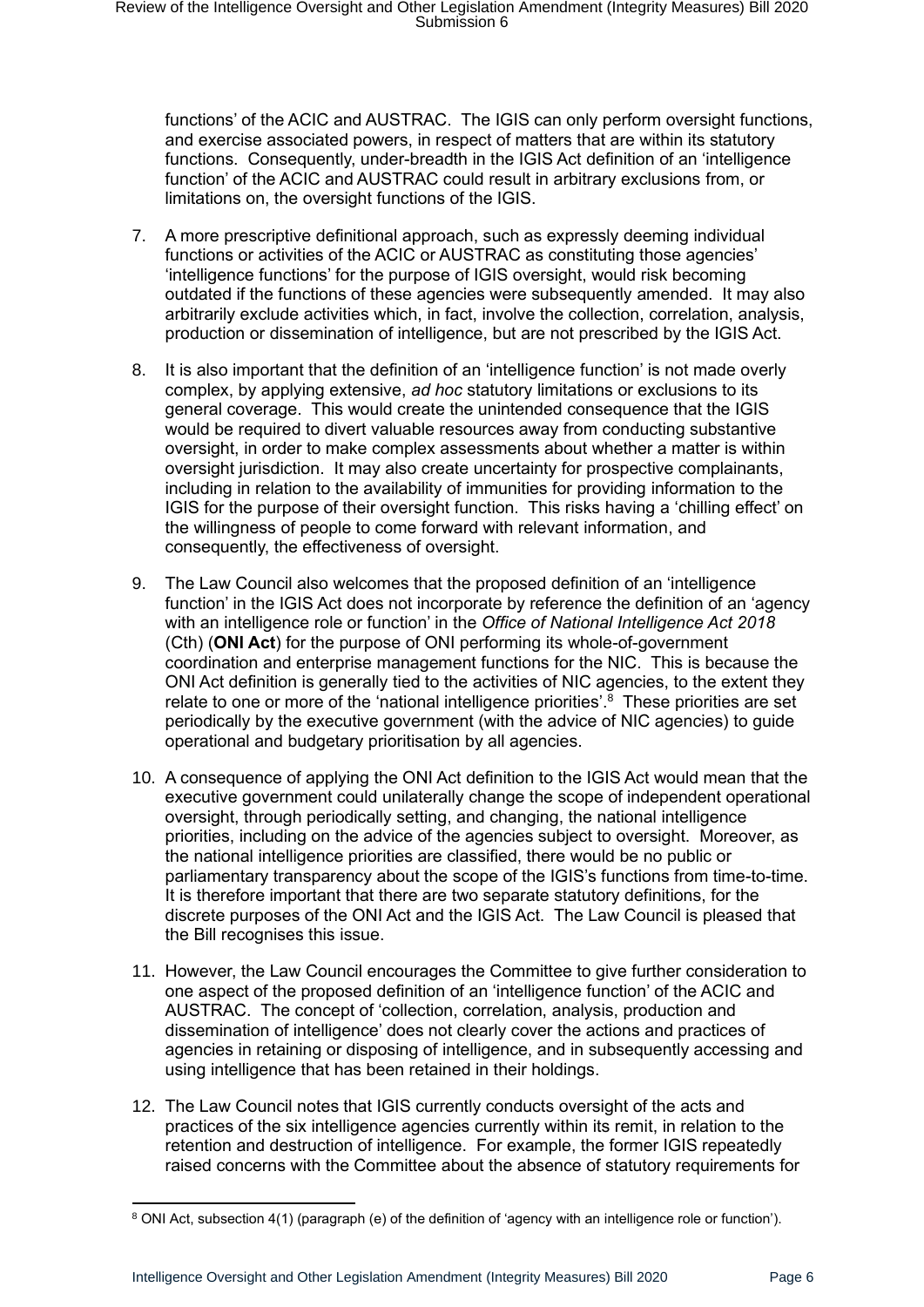the Australian Security Intelligence Organisation (**ASIO**) to periodically review its holdings of telecommunications data to determine whether it remains relevant to security, and dispose of intelligence that is assessed as no longer relevant.<sup>9</sup> This issue also arose in the Committee's current review of the Telecommunications Legislation Amendment (International Production Orders) Bill 2020, with respect to an absence of review and destruction requirements for foreign telecommunications data obtained under international production orders.<sup>10</sup>

- 13. The issue of retention and destruction will also be particularly important in the oversight of agencies' access to, and use of, 'bulk personal data'. (That is, datasets of personal information about a very large number of individuals, the majority of whom are not persons of interest. Examples include travel data, records of credit card or other financial transactions, and telephone directories. The individual datasets are held on agencies' electronic intelligence systems, and their contents can be searched collectively by inputting specific selectors, and the results analysed to identify patterns and correlations. The results can be highly intrusive to individual privacy, due to the combination of information returned from numerous, extremely large datasets.)
- 14. The Law Council considers that it would be valuable for the IGIS to have comprehensive oversight functions in relation to matters of retention and destruction of intelligence, for all of the agencies within its remit. This could be given effect through a simple amendment to the proposed definitions of 'intelligence function' in relation to the ACIC and AUSTRAC. This would also be consistent with findings and recommendations of the Richardson Review, which identified a need for the ACIC to be subject to privacy rules about bulk personal information concerning Australian persons (noting that the Privacy Act does not apply to that agency).<sup>11</sup>
- 15. If the 'intelligence agency inquiry' functions of the IGIS are not amended, the IGIS would not have a clear basis upon which to conduct oversight of the ACIC's compliance with those rules, to the extent that they covered retention and destruction.

#### **Recommendation 1—definition of an 'intelligence function'**

• **The proposed definition of an 'intelligence function' in relation to the ACIC and AUSTRAC in subsection 3(1) of the IGIS Act (item 162 of Schedule 2 to the Bill) should be amended to expressly include the acts and practices of ACIC and AUSTRAC in relation to the retention and destruction of intelligence.**

#### <span id="page-6-0"></span>**Information-sharing and cooperation with other integrity agencies**

16. The Law Council welcomes the policy approach evident in the Bill, that the expansion of the functions of the IGIS to cover the 'intelligence functions' ACIC and AUSTRAC does not require consequential amendments to the functions of other integrity agencies, to exclude these matters from their oversight so that they are exclusively within the remit of the IGIS. Rather, the Bill proposes to create areas of 'concurrent jurisdiction' among these integrity agencies, and equip them with legislative tools to cooperatively manage any overlap and avoid duplication or inconsistency.

<sup>9</sup> See, for example: IGIS, *Submission to the PJCIS Review of the Telecommunications Legislation Amendment (International Production Orders) Bill 2020*, (May 2020), 16-17 (referring to multiple previous instances in which the IGIS has drawn this matter to the Committee's attention, which it has identified in inspections of ASIO).

<sup>10</sup> Ibid. See also, Law Council of Australia, *Submission to the PJCIS Review of the Telecommunications Legislation Amendment (International Production Orders) Bill 2020*, (May 2020), 53-56 at [208]-[218].

<sup>11</sup> Richardson Review, *Unclassified Report: Volume 3*, (December 2019), recommendation 139.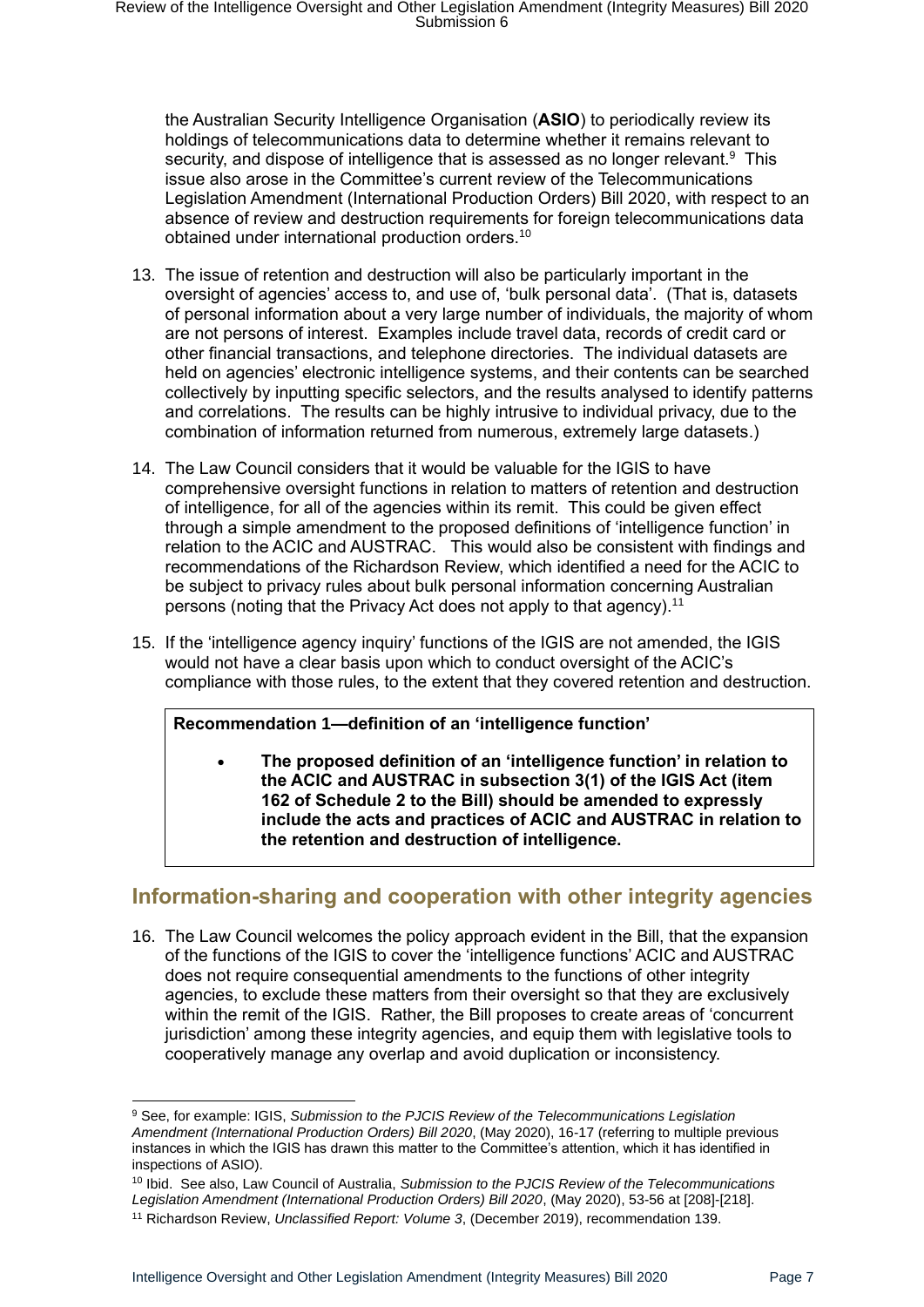- 17. This approach is strongly preferable to any legislative attempts to carve out areas of 'exclusive jurisdiction' for each integrity agency. The latter approach creates significant risks of fragmenting oversight. It may also have the unintended consequence that some agency activities could fall outside the functions of all of the relevant oversight agencies. This is consistent with the observations of the *Comprehensive Review of the Legal Framework of the National Intelligence Community* (**Richardson Review**).<sup>12</sup>
- 18. Accordingly, the Law Council supports the enactment of proposed Part IIIA of the IGIS Act, and equivalent consequential amendments to the legislation governing ACLEI, AHRC, Ombudsman and OAIC.<sup>13</sup> These provisions will allow these agencies to share information with each other, and transfer complaints by agreement, in relation to matters within their concurrent jurisdiction. In effect, these measures will integrate the IGIS into the existing framework for information-sharing and complaints transfer that is already in place for the other Commonwealth integrity agencies listed above.<sup>14</sup>
- 19. The Law Council welcomes the indication in the submission of the IGIS that the office is working with ACLEI, AHRC, Ombudsman and OAIC to develop administrative arrangements for their cooperation, to be supported by an overarching Statement of Cooperation, in the nature of an inter-agency memorandum of understanding.<sup>15</sup>
- 20. The Law Council anticipates that such a document would also provide guiding principles to ensure that each oversight agency is cognisant of the need to avoid causing oppression to the persons subject to inquiry, as well as avoiding inefficiencies arising from duplication. The risk of oppression may arise if a person is subject to inquiry by multiple oversight agencies, in relation to matters within those agencies' concurrent oversight jurisdiction. In such instances, the person could be exposed to multiple coercive information-gathering powers, and abrogation of self-incrimination privilege in relation to information given under compulsion (generally with only a direct use immunity, and no derivative use immunity).
- 21. The Law Council would also welcome the publication of the Statement of Cooperation when it is finalised. This document could assist the agencies subject to oversight, prospective complainants, and their legal advisors to directly give information or complaints to the most appropriate agency, and to understand the manner and circumstances in which matters may be transferred or information shared.
- 22. The Law Council is also supportive of the following aspects of the information-sharing and cooperative arrangements proposed in the Bill:
	- the obligations on the IGIS in relation to the management of classified information, in the context of information-sharing with other integrity agencies do not require the IGIS to obtain the agreement or consent of the intelligence agencies to which the information relates. Rather, the IGIS must consider any advice provided by the heads of intelligence agencies about the protection of classified information, but ultimate discretion rests with the IGIS to determine whether the information should be shared, in accordance with their obligations under the *Commonwealth Protective Security Policy Framework* and as a

<sup>12</sup> Richardson Review, *Unclassified Report: Volume 3*, (December 2019), 264-270 at [40.109]-[40.139] and recommendations 170 and 171.

<sup>13</sup> Bill, Schedule 2, item 73 (inserting new Part IIIA of the IGIS Act); and Bill, Schedule 1, Parts 2 and Schedule 2, Part 3 (amendments to the *Australian Human Rights Commission Act 1986* (Cth) (**AHRC Act**); *Australian Information Commissioner Act 2010* (Cth) (**AIC Act**), *Law Enforcement Integrity Commissioner Act 2006* (Cth) (**LEIC Act**); *Ombudsman Act 1976* (Cth) (**Ombudsman Act**); and *Privacy Act 1988* (Cth) (**Privacy Act**). <sup>14</sup> See, for example, Ombudsman Act, sections 6A-6E; LEIC Act, subsection 208(3); Privacy Act, section 50; and AHRC Act, subsection 20(4A) which variously deal with complaints transfer and information-sharing.

<sup>&</sup>lt;sup>15</sup> IGIS, *Submission to the PJCIS Review of the Integrity Measures Bill*, (February 2021), 3 at [6] &13 at [45].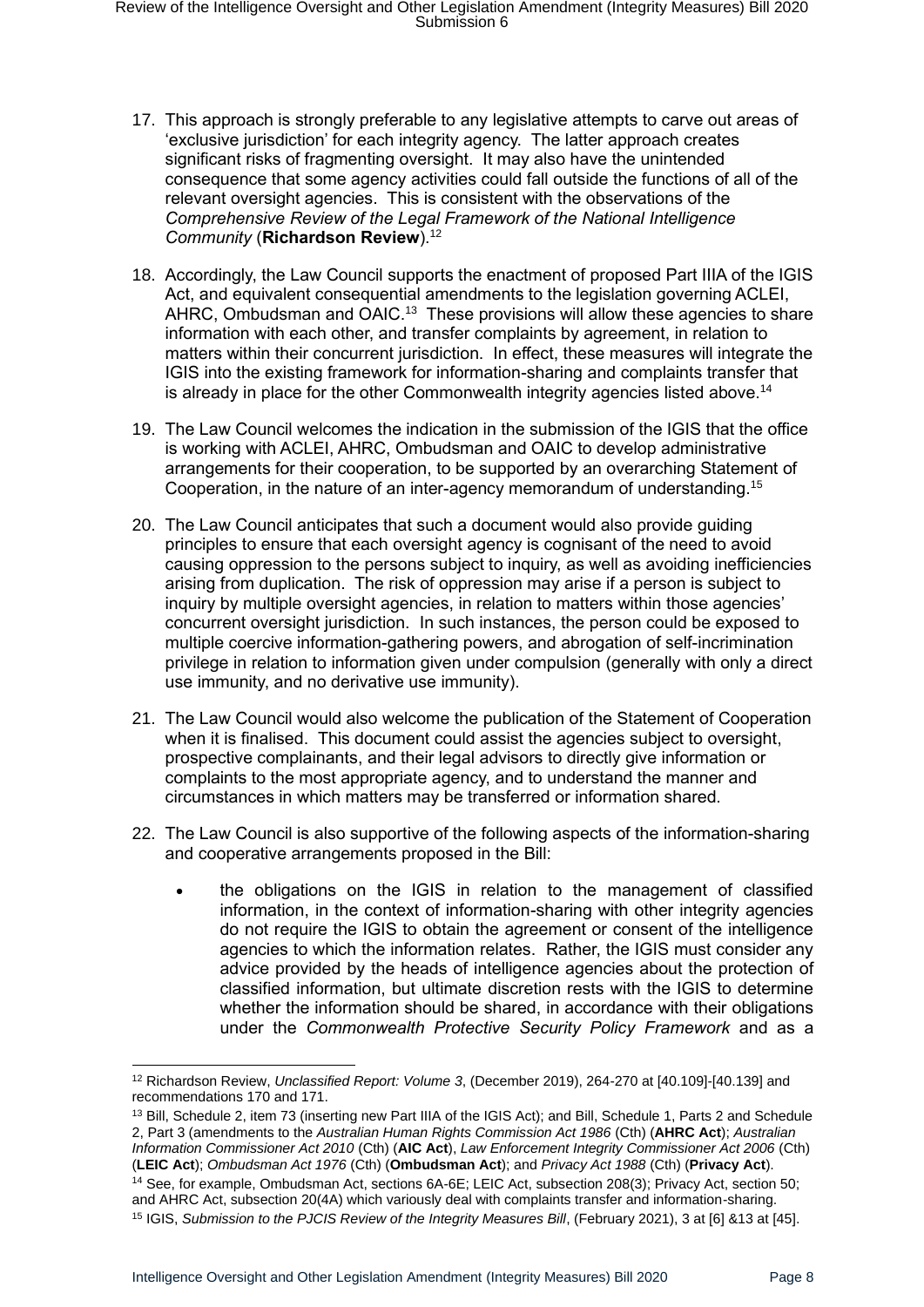Commonwealth agency head.<sup>16</sup> This is an important safeguard to the independence of the IGIS, as it means they are not dependent on the 'permission' of the agencies subject to oversight to perform their functions.

This approach is also preferable to the approach taken to managing sensitive information in the legislation governing other integrity agencies, including the Ombudsman and ACLEI. These Acts contain provisions that empower the Attorney-General to issue a certificate to the head of the oversight agency, which prevents the agency from obtaining, using or disclosing specified information. Such certificates may be issued on the basis of the Attorney-General's assessment of various public interest matters, including on the grounds of national security; $17$  and

• the Ombudsman and ACLEI will not be prevented from sharing information with the IGIS merely because it is the subject of an information certificate issued by the Attorney-General under the Ombudsman Act or LEIC Act.<sup>18</sup>

#### <span id="page-8-0"></span>**Other measures supported by the Law Council**

- 23. The Law Council supports the following measures relevant to IGIS oversight:
	- the proposed exceptions to secrecy offences in the various pieces of legislation conferring functions and powers on the ACIC and AUSTRAC, which will make explicit that a person does not commit an offence for disclosing information to the IGIS or their staff.<sup>19</sup> This will ensure that it is clear, on the face of the legislation, that it is lawful and proper for current and former members of the ACIC and AUSTRAC to come forward with any concerns, and to cooperate with the IGIS in conducting inspections and inquiries.

As the Committee previously commented in its report on major amendments to official secrecy offences in the National Security Legislation Amendment (Espionage and Foreign Interference) Bill 2017, full and free access to relevant information is crucial to the effectiveness of independent operational oversight. For this reason, it is essential that there is complete certainty about officials' ability to make such disclosures, and that the legislation speaks clearly and directly to those persons: $20$ 

• the proposal to expand the functions of the IGIS under the *Public Interest Disclosure Act 2013* (Cth) (**PID Act**) to enable the IGIS to receive, allocate and investigate disclosures about conduct of ACIC and AUSTRAC staff members that was carried out in the course of performing those agencies' intelligence functions. Importantly, a person making a PID to the IGIS about ACIC or AUSTRAC officials need only have reasonable grounds to believe that the 'disclosable conduct' related to the performance by the ACIC or AUSTRAC of an intelligence function. $21$  This means that a discloser will be covered by the immunities and protections against reprisals under the PID Act, even if it is

<sup>16</sup> Bill, Schedule 2, item 73 (inserting proposed subsections 32AD(2) 32AF(3) and of the IGIS Act).

<sup>17</sup> Ombudsman Act, subsection 9(3) and LEIC Act, section 149.

<sup>&</sup>lt;sup>18</sup> Bill, Schedule 2, items 84 and 84 (amending subsection 208(7) and inserting new subsection 208(8) of the LEIC Act); and item 91 (inserting new paragraph 35(6)(d) of the Ombudsman Act).

<sup>&</sup>lt;sup>19</sup> See generally: Bill, Schedule 1, Part 2 (consequential amendments); and Schedule 2, Part 1 (amendments to the AML/CTF Act).

<sup>20</sup> PJCIS, *Report on the Review of the National Security Legislation Amendment (Espionage and Foreign Interference) Bill 2017*, (June 2018), recommendations 25 and 26.

 $21$  Bill, Schedule 2, item 100 (amending section 34 of the PID Act to insert new paragraph (ca) in table item 2, column 2 – permitted disclosures to IGIS).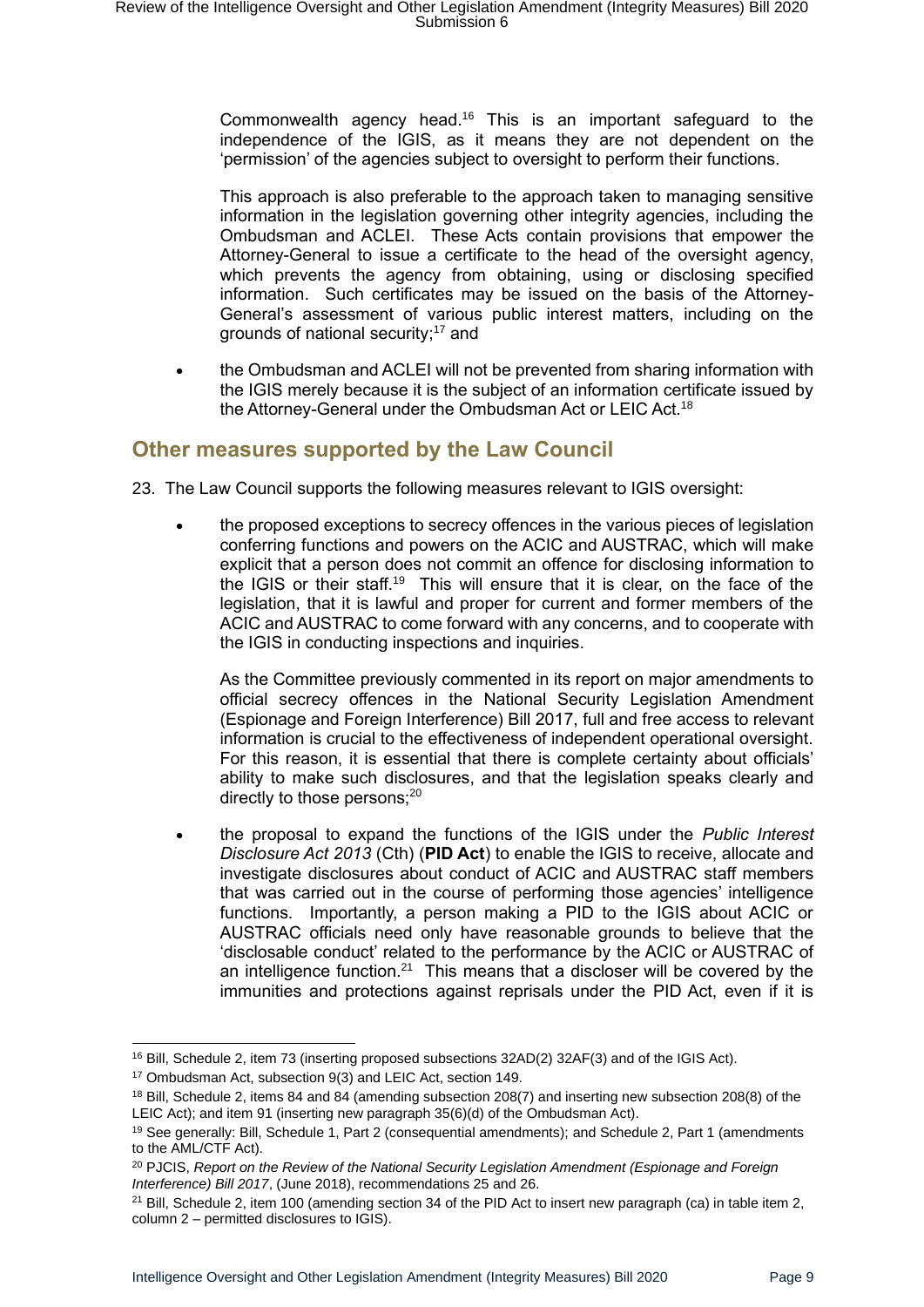determined that the disclosure was, in fact, outside the jurisdiction of the IGIS, as it did not relate to an 'intelligence function' of the ACIC or AUSTRAC; and

• the application provisions for the proposed amendments to the IGIS Act will enable the IGIS to perform oversight of actions of the ACIC and AUSTRAC, which were carried out before the amendments to the IGIS Act commenced.<sup>22</sup>

This is important to avoid artificial limitations on the scope of IGIS oversight, especially if:

- some activities of an agency were carried out before the commencement of the amendments to the IGIS Act, and were repeated after commencement, including as part of an ongoing operation; or
- the IGIS identifies a systemic compliance or propriety issue, which dated back to activities and practices that were undertaken before the commencement of the IGIS Act amendments, and continued after the commencement of those amendments; or
- a complainant wishes to latently make a complaint about an agency's actions that were carried out before the commencement of the amendments to the IGIS Act. For example, it is conceivable that some complainants may only feel able to come forward after ceasing their employment or engagement with an agency, and potentially after dealing with health or other personal issues arising from their experience.

## <span id="page-9-0"></span>Extension of the oversight functions of the Committee

- 24. The Law Council has not identified any major issues of concern in the technical drafting of the proposed amendments to the *Intelligence Services Act 2001* (Cth) (ISA) to expand the functions of the Committee to cover AUSTRAC.<sup>23</sup> However, it emphasises that the Committee itself is best placed to judge this issue.
- 25. On the policy question of whether the Committee's functions should also include reviewing and monitoring the performance by the ACIC of its intelligence functions, the Law Council notes the justification provided in the Explanatory Memorandum that the Parliamentary Joint Committee on Law Enforcement (**PJCLE**) already has oversight responsibilities in relation to the performance by the ACIC of its functions.<sup>24</sup>
- 26. However, the Law Council submits that the risk of fragmentation of Parliamentary oversight of intelligence agencies requires that both the PJCIS and the PJCLE should have oversight functions in relation to the ACIC, with the ability to cooperate to manage overlap. In other words, the proposed amendments to Parliamentary oversight arrangements should follow the same approach as for the IGIS Act.
- 27. Just as NIC agencies themselves are increasingly interacting and cooperating with each other, the arrangements for independent and Parliamentary oversight should similarly reflect this interoperability.

<sup>&</sup>lt;sup>22</sup> Bill, Schedule 3, paragraph  $1(1)(a)$  (this provides expressly that the amendments to the IGIS Act will enable oversight of agency actions that were done before or after the commencement of those amendments).

<sup>&</sup>lt;sup>23</sup> Bill, Schedule 1, item 134-149 (amendments to Part 4 and Schedule 1 to the ISA).

<sup>&</sup>lt;sup>24</sup> Explanatory Memorandum, 4-5 at [4]-[8].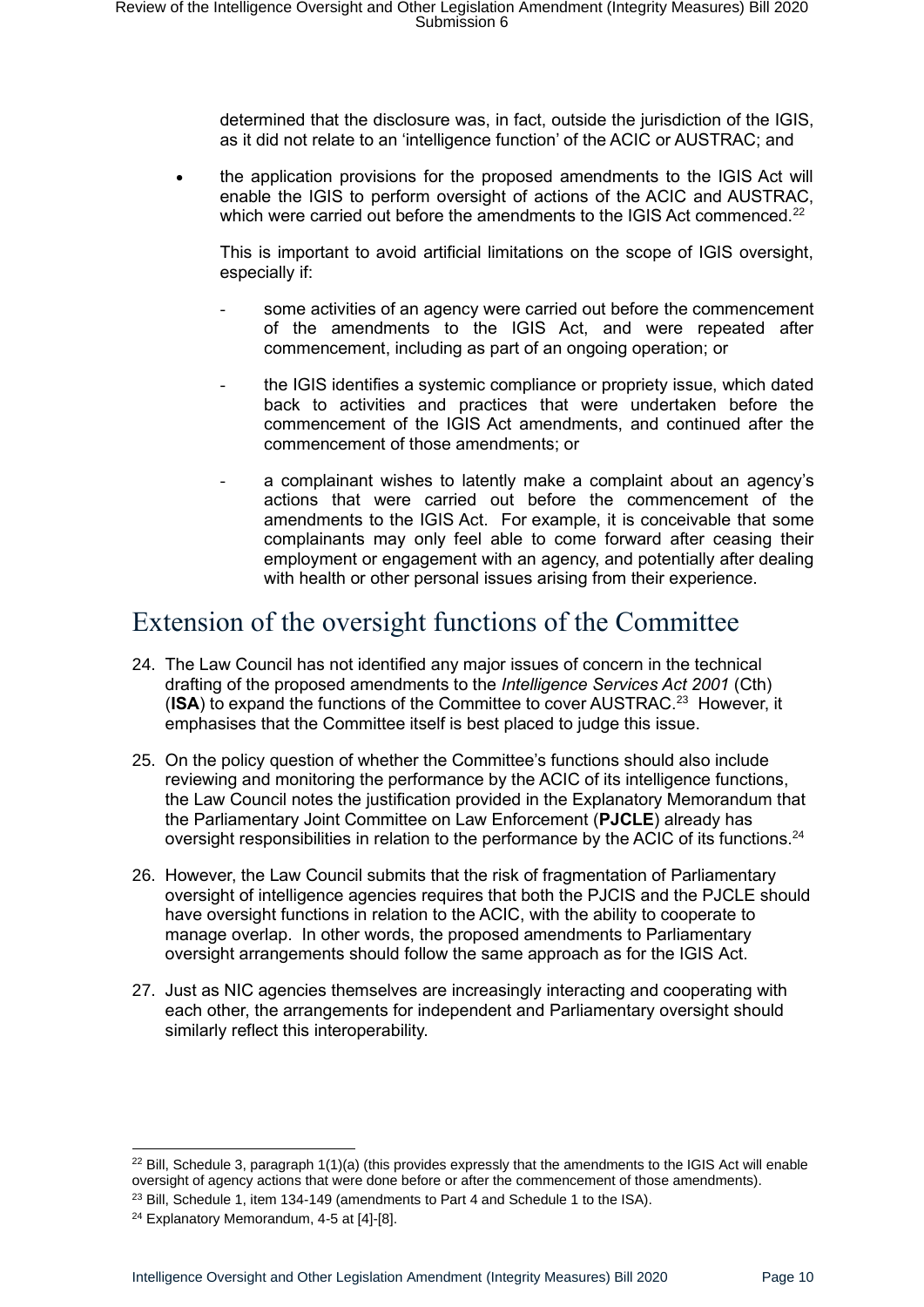**Recommendation 2—Committee oversight of the ACIC**

- **The Bill should be amended to confer functions on the Committee to monitor and review the performance by ACIC of its intelligence functions.**
- **If considered necessary, this function could be supported by provisions which:**
	- require the Committee to have regard to the functions of the **PJCLE before performing its oversight functions in relation to the ACIC; and**
	- **enable the Committee to cooperate with the PJCLE to manage any overlap in their respective jurisdiction.**

## <span id="page-10-0"></span>Oversight arrangements for the Department and AFP

- 28. The Law Council acknowledges that the Government has accepted a recommendation of the Richardson Review that the functions of the IGIS and Committee should not extend to the Department or the AFP, contrary to the previous recommendations of the IIR. This was largely on the basis that the Richardson Review considered there was no discernible gap in existing oversight arrangements for the Department and AFP.<sup>25</sup>
- 29. The Richardson Review also considered that the intelligence functions of the Department, whose primary functions are those of policy and administration (as well as the role of the Australian Border Force), are too limited to justify the insertion of a new oversight body into its existing integrity framework. It also considered that the intelligence functions of the AFP were secondary to its primary policing functions, and were too difficult to separate for oversight purposes. (For example, its 'intelligence functions' tend to involve making secondary use of evidence obtained under investigatory warrants, or other forms of authorisation, for criminal offences, for the broader purpose of also building an understanding of the nature, intentions and *modus operandi* of criminal networks. This is separate and additional to attempting to arrest and charge individuals who are suspected of committing offences.)<sup>26</sup>
- 30. However, the Law Council is concerned that the proposed exclusion of the Department and AFP from oversight by the IGIS and Committee will create gaps or inconsistencies in the nature and focus of oversight of these agencies, in relation to their intelligence functions. In particular, the Ombudsman does not have:
	- functions to examine the propriety of intelligence agencies' conduct (which, in practice, the IGIS has used as the basis for its oversight of the analytical integrity of agencies' use of intelligence to support their applications for authorisations for intrusive powers, or to provide advice to Ministers and other agencies); $^{27}$  or

<sup>25</sup> Attorney-General's Department, *Commonwealth Government Response to the Comprehensive Review of the Legal Framework of the National Intelligence Communit*y, (December 2020), 43.

<sup>26</sup> Richardson Review, *Unclassified Report: Volume* 3, (December 2019), 261-262 at [40.93]-[40.104] and recommendation 168. See especially at [40.100]-[40.101].

<sup>27</sup> Ombudsman Act, Part II, Division 1 (functions of Ombudsman). See also: See also: IGIS, *'What we do: inspections'*, [<www.igis.gov.au>](http://www.igis.gov.au/). The IGIS website notes, for example, that the IGIS conducts routine inspections of ASIO's analytic tradecraft, as well as that agency's submissions to the Attorney-General and Minister for Home Affairs providing information on current operations.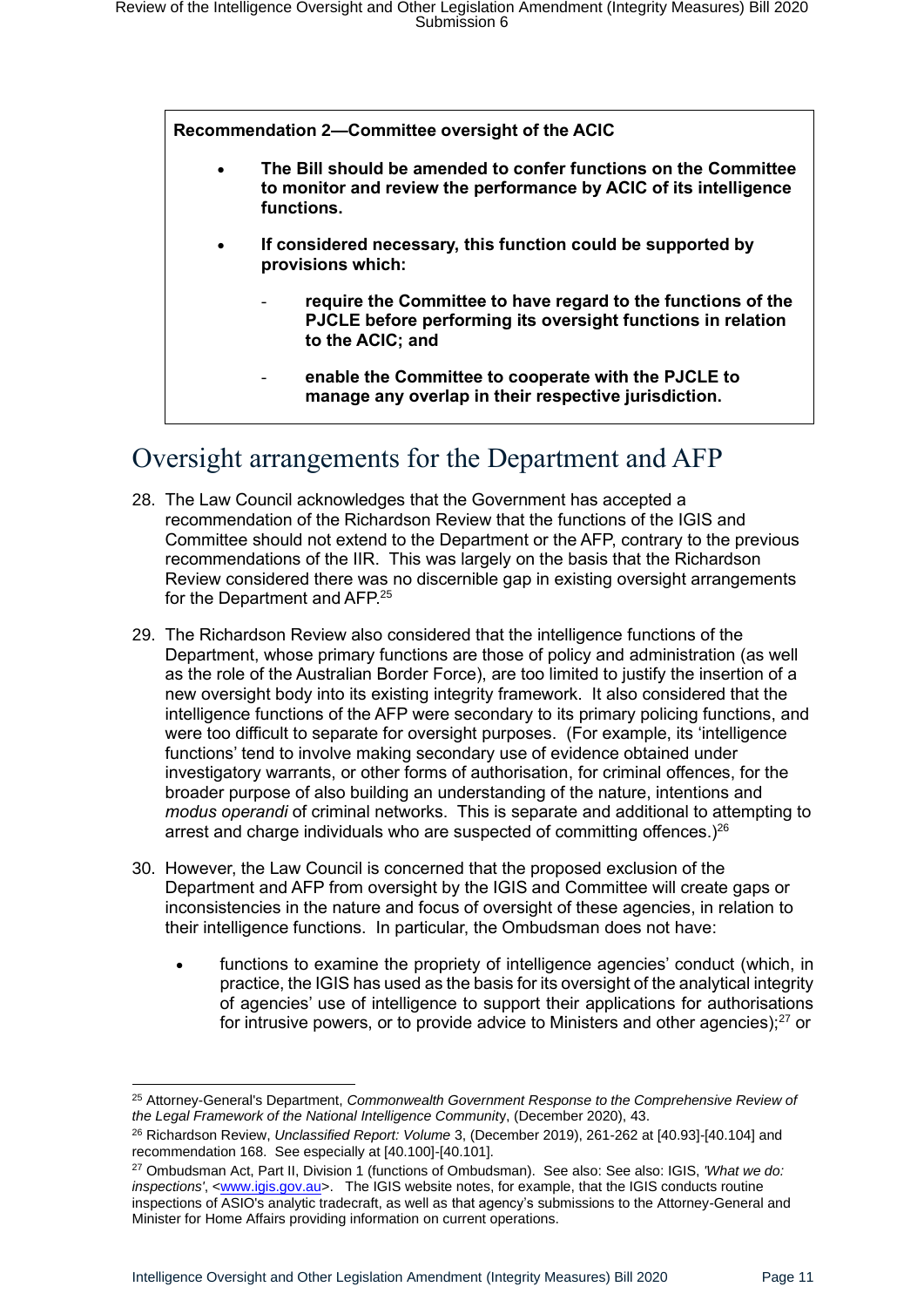- a standing inspection function under the Ombudsman Act in relation to all acts and practices of the Department or AFP. Rather, the Ombudsman's inspection functions are conferred under individual statutes that set down law enforcement agencies' warrant or authorisation-based intrusive investigative powers, and focus more narrowly on matters of compliance with legislative requirements.<sup>28</sup> As the Law Council has noted in its recent submission to the Committee on the Security Legislation Amendment (Critical Infrastructure) Bill 2020, it is also a matter of concern that major proposed amendments to the powers of the Department and AFP are not routinely accompanied by amendments to confer inspection functions on the Ombudsman.<sup>29</sup>
- 31. The Law Council is also concerned that the reasoning for rejecting the IIR recommendation did not appear to engage substantively with the reasoning underlying that recommendation. That is, the IIR sought to establish the NIC as a single, common 'enterprise' that is constituted by a 'federation' of 10 Commonwealth agencies. The IIR regarded a comprehensive and specialised oversight mechanism as an important component of that objective. The IIR considered that concentrating intelligence oversight functions in the IGIS, as the existing specialist body responsible for overseeing six of the 10 agencies, was the most effective and efficient means of achieving that outcome.<sup>30</sup>
- 32. The Law Council also notes that further advantages of the approach recommended by the IIR for the concentration of specialised intelligence oversight include:
	- more readily enabling the identification and development of consistent 'best practice' approaches to matters of legal compliance, propriety and risk management across multiple agencies performing intelligence functions;
	- improving the efficiency of operational oversight, by avoiding the need for multiple oversight agencies to conduct concurrent or consecutive inquiries into discrete aspects of a single operation, within the limits of their respective jurisdiction; and
	- better facilitating oversight of activities involving cooperation between several of the agencies subject to review, such as:
		- joint security operations between the AFP and the intelligence agencies within the remit of the IGIS (as is the case for Joint Counter-Terrorism Teams, and the Counter Foreign Interference Taskforce) or cooperation in relation to the conduct of separate and concurrent investigations (as has occurred between the ACIC and AFP, where ACIC established a special investigation relating to offences also under investigation by the  $AFP$ );<sup>31</sup> and
		- cooperation between the Department and intelligence agencies. (For example, the proposed cooperative regime between the Department and the Australian Signals Directorate in the cyber security-related

<sup>28</sup> See, for example: *Telecommunications (Interception and Access) Act 1979* (Cth); Chapter 4A; *Surveillance Devices Act 2004* (Cth), Part 6, Division 3; *Telecommunications Act 1997* (Cth), section 317ZRB; and *Crimes Act 1914* (Cth), section 15HS.

<sup>29</sup> Law Council of Australia, *Submission to the PJCIS Review of the Security Legislation Amendment (Critical Infrastructure) Bill 2020*, (February 2021), 79-82 at [287]-[300].

<sup>30</sup> IIR Report, 115-116 at [7.19] and [7.22]-[7.23].

<sup>31</sup> See, for example the decision of the High Court in *Strickland v CDPP* (2018) 266 CLR 325, which raised issues in relation to the purported exercise by the ACIC of compulsory examination powers against people who had also been charged by the AFP, where the examination was directed to the subject-matter of the charges. That case also raised issues about the presence of AFP officers in ACIC examinations.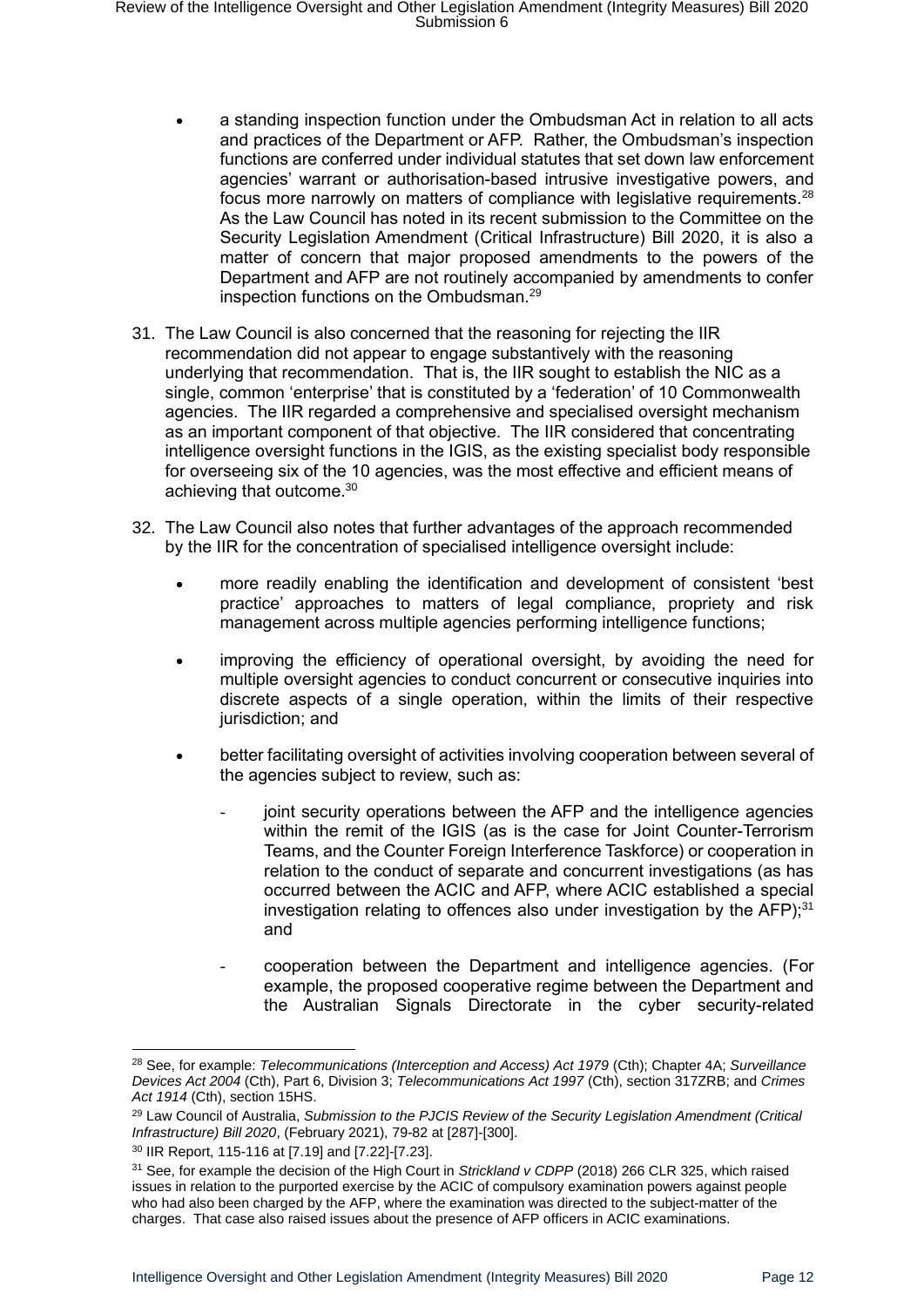intervention powers in the Security Legislation Amendment (Critical Infrastructure) Bill 2020, currently under review by the Committee.)<sup>32</sup>

- 33. The Law Council also acknowledges that a separate Bill presently under review by the Committee, the Surveillance Legislation Amendment (Identify and Disrupt) Bill 2020 (**SLAID Bill**), proposes to confer oversight functions on the IGIS in relation to the activities of the AFP under a new type of computer access warrant for intelligence collection purposes ('network activity warrants'). 33
- 34. The Law Council welcomes this proposed extension of IGIS oversight to the first specific statutory intelligence-collection power to be conferred on the AFP. However, the SLAID Bill does not propose to expand the functions of the Committee to monitor and review the performance by the AFP of functions in relation to network activity warrants. This anomaly should be corrected, both in the amendments in Part 3 of Schedule 2 to the present Bill (containing amendments contingent on the prior commencement of the SLAID Act) and in the SLAID Bill itself.
- 35. The Law Council also cautions that the conferral of inspection functions on the IGIS in relation to network activity warrants alone, to the exclusion of other AFP powers, may result in the fragmentation of oversight responsibilities for intelligence operations of the AFP, which are supported by multiple sources of authority. For example, a single operation might use a combination of one or more of the following: network activity warrants; computer access warrants; surveillance device warrants; search warrants; data disruption warrants; and orders to compel people to render assistance in accessing computers under those warrants, or in making intelligible data obtained by the AFP under those warrants.
- 36. The Law Council also considers that the need for specialised and holistic oversight of the NIC extends equally to Parliamentary oversight. As noted above, it would be preferable for the Committee and PJCLE to have the ability to cooperate to manage overlap and avoid duplication of their respective review functions in relation to the ACIC and AFP. Attempts to establish discrete areas of 'exclusive oversight jurisdiction' run contrary to the increasingly close collaboration and cooperation between the agencies subject to oversight, and the fusion of their intelligence and law enforcement activities.
- 37. Accordingly, for all of the above reasons, the Law Council considers that the rejection of the IIR recommendation should be reconsidered. If there is no intention to empower the IGIS and Committee to oversee the intelligence functions of the Department and AFP, then the following alternatives should be considered:
	- expanding the oversight functions of the Ombudsman to better align them with those of the IGIS (especially with respect to oversight of matters of propriety including analytical integrity; and matching the breadth and flexibility of the IGIS's inspection functions); and
	- expanding the Committee's functions to cover specific activities of the Department and AFP (rather than their 'intelligence functions' at large), potentially in the manner suggested in the recommendation below.

#### **Recommendation 3—oversight of the Department and AFP**

<sup>32</sup> Security Legislation Amendment (Critical Infrastructure) Bill 2020, Schedule 1, item 45 (inserting proposed Part 3A of the *Security of Critical Infrastructure Act 2018* (Cth)).

<sup>33</sup> SLAID Bill, Schedule 1, items 55 and 56 (amendments to the IGIS Act to confer functions to conduct oversight of the AFP's activities in collecting, correlating, analysing, producing and disseminating intelligence obtained from a data disruption warrant, and the performance of functions and exercise of powers in executing those warrants).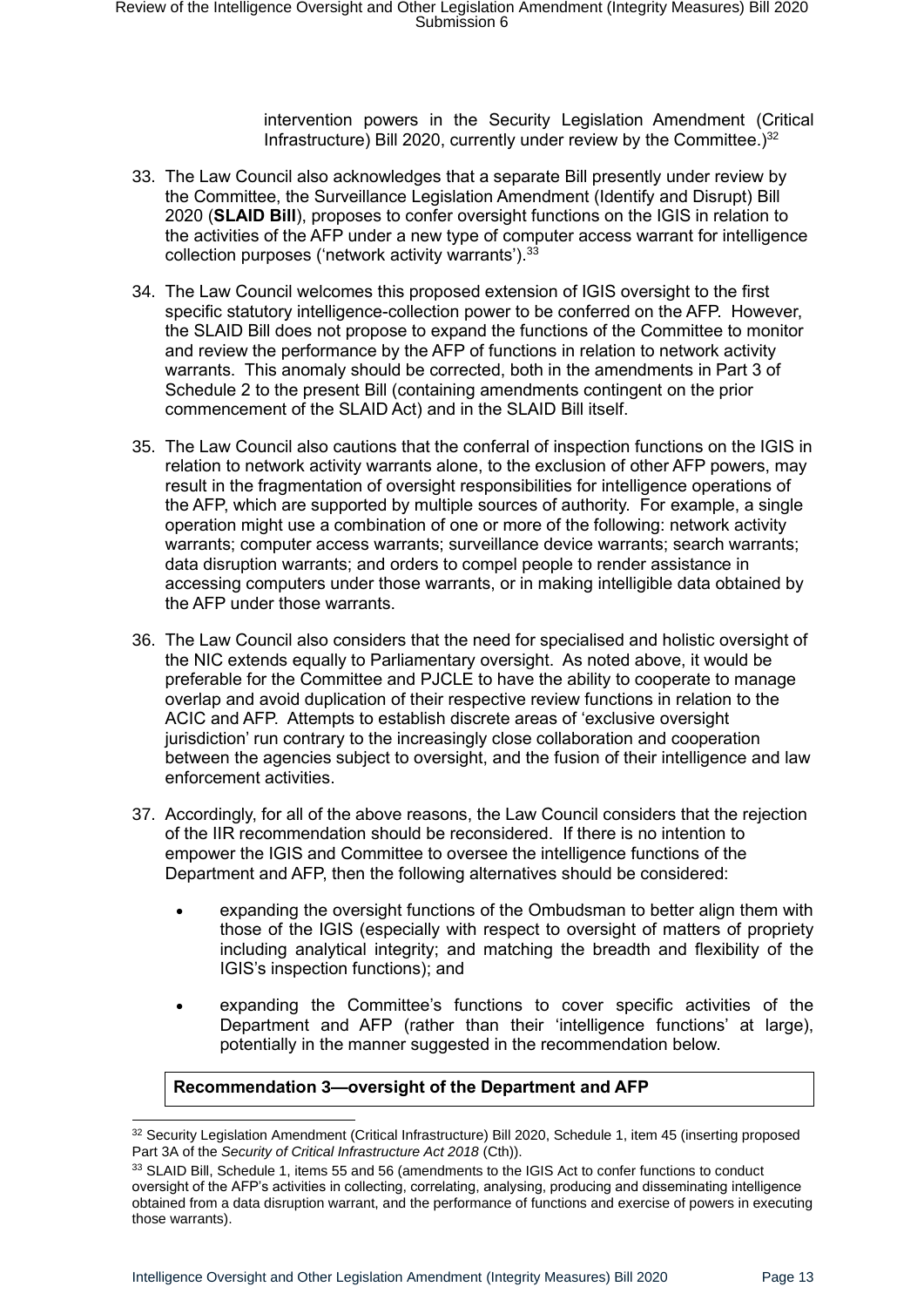#### **Preferred option**

• **The Bill should be amended to confer functions on the IGIS and Committee to conduct oversight of the performance by the Department and AFP of their 'intelligence functions' as recommended by the IIR.**

#### **Alternative (non-preferred) option**

- **If there is no intention to expand the oversight jurisdiction of the IGIS to cover the 'intelligence functions' of the Department and the AFP, then consideration should be given to expanding the functions and resourcing of the Ombudsman, so that there is equivalence in the nature and scope of oversight of the intelligence functions of all agencies forming part of the NIC. This should include:**
	- **oversight of the propriety of the Department and AFP's activities, in addition to legal compliance and administrative best practice;**
		- **an overarching inspection function in relation to all activities of the Department and AFP that involve the performance of an 'intelligence function', equivalent to the inspection function of the IGIS in section 9A of the IGIS Act.**
- **If there is no intention to expand the functions of the Committee to cover monitoring and reviewing the performance by the AFP and Department of their intelligence functions, then consideration should be given to:**
	- **amending section 29 of the ISA to confer functions on the Committee to monitor and review individually prescribed activities of the ACIC, AFP and Department that involve the collection, correlation, analysis, production or dissemination of intelligence. This could include the following:**
		- the activities of the AFP in relation to network activity **warrants (contingent on the passage of the SLAID Bill);**
		- activities carried out in cooperation with one or more of **the intelligence agencies within the remit of the Committee;**
		- the performance of functions and exercise of powers by **the AFP in relation to the entirety of Chapter 5 of the Criminal Code (the security of the Commonwealth) and related provisions of other legislation (such as investigatory powers); and**
		- **the performance of functions and exercise of powers under any legislation that has previously been the subject of review by the Committee (covering both its reviews of Bills, and its post-enactment reviews of legislation); and**
	- **amending Part 4 of the ISA and Part 2 of the PJCLE Act to make provision for the Committee and the PJCLE to have regard to the functions of each other, and the need to avoid duplication, before commencing an own-motion review into a matter.**
	- **The question of oversight of the intelligence functions of the**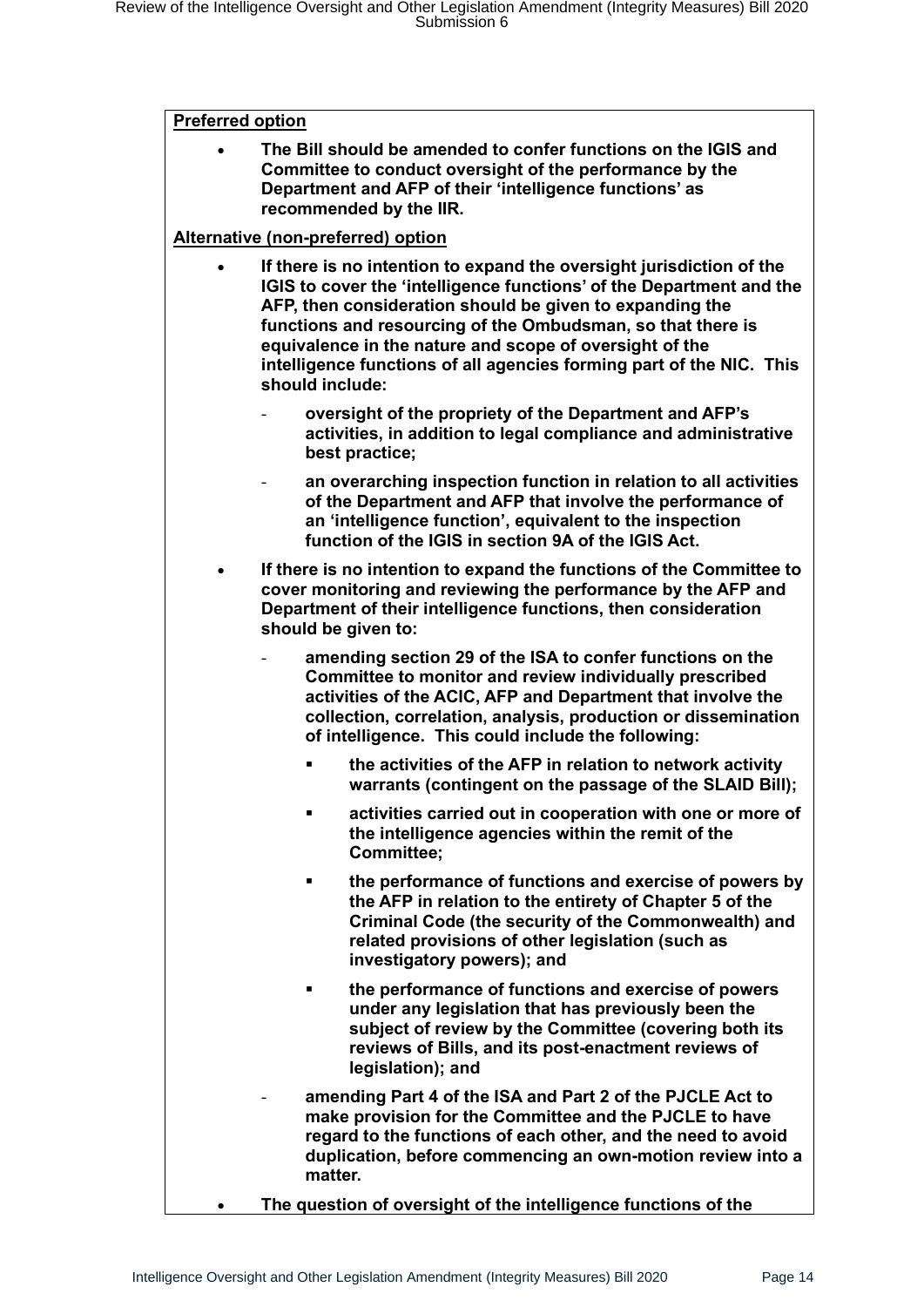#### **Department and AFP should also be revisited in the next periodic review of the national intelligence community.**

## <span id="page-14-0"></span>'Modernisation reforms' to the IGIS Act

- 38. The Law Council supports the proposed modernisation reforms to the IGIS Act, which are largely technical or otherwise non-controversial.<sup>34</sup> The IGIS Act was passed in 1986 and commenced in 1987. Since that time, it has only been amended in an incremental manner to deal with specific matters, generally by way of consequential amendments following changes to intelligence agencies' governing legislation, and the enactment of the PID Act.
- 39. The proposal to expand the remit of the IGIS to cover two additional agencies therefore creates a timely opportunity for a more comprehensive and holistic review of the IGIS Act, to ensure that it remains fit-for-purpose in contemporary circumstances. Such review is also timely in view of the following developments:
	- numerous, significant expansions to the powers of the six intelligence agencies within the IGIS's present oversight remit; and
	- increases in the scale and tempo of these agencies' operations (reflecting budgetary increases, developments in the global security environment, and the utilisation of new or expanded powers).

### <span id="page-14-1"></span>**The need for reviews of other oversight legislation**

- 40. The Law Council considers that the legislation governing the Committee and Commonwealth integrity agencies other than the IGIS also requires review, to determine whether similar 'modernisation-type reforms' are needed for that legislation to remain fit-for-purpose.
- 41. The extrinsic materials to the Bill do not appear to indicate whether such a review was undertaken as part of the legislative development process for the present Bill, or whether there is an intention to conduct it separately and introduce further legislation in the future. If such a review has not been conducted, and is not currently planned, the Law Council recommends that it should be undertaken as a matter of priority. The Committee and the relevant Commonwealth integrity agencies should be involved closely in the review and any subsequent development of legislative amendments.

#### <span id="page-14-2"></span>**Attorney-General's information certificate regimes**

- 42. As an example of a matter that could be examined in such a review, the Law Council has recently raised concerns about the continued appropriateness of provisions of integrity agency legislation authorising the Attorney-General to issue certificates on various public interest grounds (including national security), which prevent those integrity agencies from obtaining specified information.<sup>35</sup>
- 43. Such certificates override agencies' information-gathering powers, and have the potential to frustrate independent oversight. This risk is particularly significant in relation to the oversight of agencies' performance of national security functions, since

<sup>&</sup>lt;sup>34</sup> See generally, the proposed amendments to the IGIS Act in Schedule 1 to the Bill. For a summary, see: IGIS, *Submission to the PJCIS Review of the Integrity Measures Bill*, (February 2021), 17-18 at [57].

<sup>35</sup> See, for example: Law Council of Australia, *Submission to the PJCIS on the Security Legislation Amendment (Security of Critical Infrastructure) Bill 2020*, (February 2021), 83-84 at [312]-[314].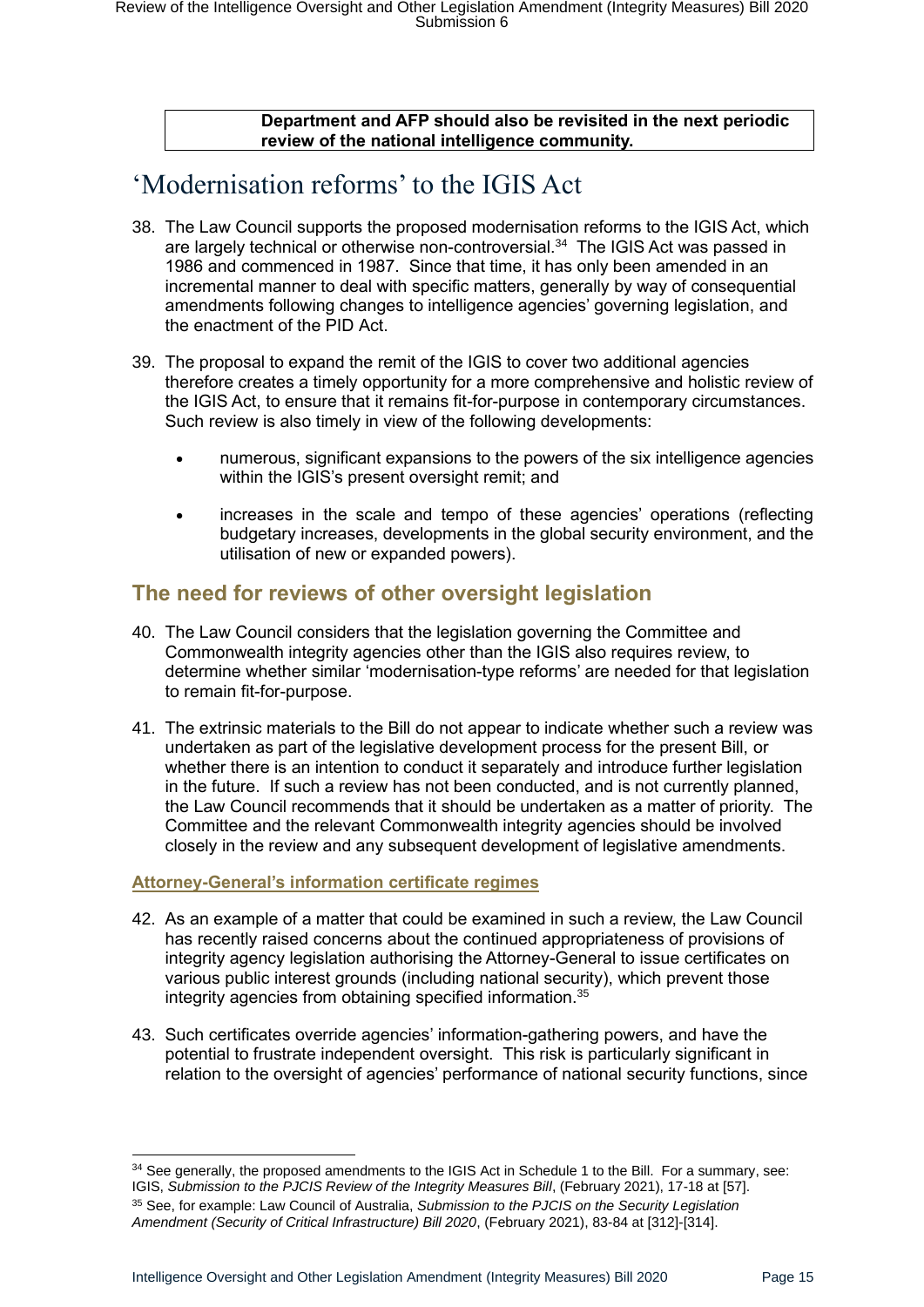most information will be highly classified and is liable to the issuance of an Attorney-General's certificate at that Minister's discretion. 36

<span id="page-15-0"></span>**Possible improvements to the Committee's governing legislation**

- 44. The Law Council also notes that the Bill does not propose to confer an express function on the Committee to review proposed legislation, as the IIR recommended in 2017.<sup>37</sup> Given the Committee's heavy legislative scrutiny workload in relation to Bills referred by the Government (now totalling around 20 major tranches of legislation), the statutory functions of the Committee in section 29 of the ISA do not accurately reflect its work. The Bill provides an opportunity to address this anomaly.
- 45. Moreover, the Law Council queries whether various procedural provisions governing the work of the Committee in Schedule 1 to the ISA are appropriately adapted to its contemporary workload (for example, the level of prescription in provisions governing the procedural requirements for the establishment and operation of subcommittees, Committee meetings and quorums).
- 46. To ensure that the Committee is in the best possible position to discharge its expanded functions and existing, heavy workload efficiently and effectively, the Committee may also wish to consider whether the Bill could usefully include some 'modernisation reforms' to Part 4 and Schedule 1 to the ISA. The present Bill could at least address the most pressing issues, with the opportunity for further measures to be developed separately over a more flexible timeframe.

**Recommendation 4—modernisation reforms to further oversight legislation**

- **The Government, in consultation with integrity agencies, should review the legislation governing other integrity agencies with oversight responsibilities for NIC agencies, with a view to ensuring it is fit-for-purpose (similar to the modernisation reforms proposed to the IGIS Act in the present Bill).**
- **The Government, in consultation with the Committee, should review Part 4 and Schedule 1 to the ISA to determine whether any modernisation reforms are needed to the provisions governing the formation, functions and operation of the Committee.**
- **If any priority amendments are identified in the course of the Committee's review of the present Bill, every effort should be made to incorporate them in amendments to the Bill so that they are passed and will commence concurrently with the proposed amendments to the IGIS Act and ISA. Other amendments should be developed and introduced promptly, within six to 12 months of the commencement of the amendments in the present Bill.**

# <span id="page-15-1"></span>Resourcing of Commonwealth integrity agencies

47. The Law Council emphasises that, while legislative amendments are clearly important, they are only part of the necessary requirements for the robust and effective independent oversight of the NIC. It is equally important that the resourcing

 $36$  See, eg, the certification provisions in the Ombudsman Act, subsection 9(3); and LEIC Act, section 149. <sup>37</sup> IIR Report, recommendation 23(b).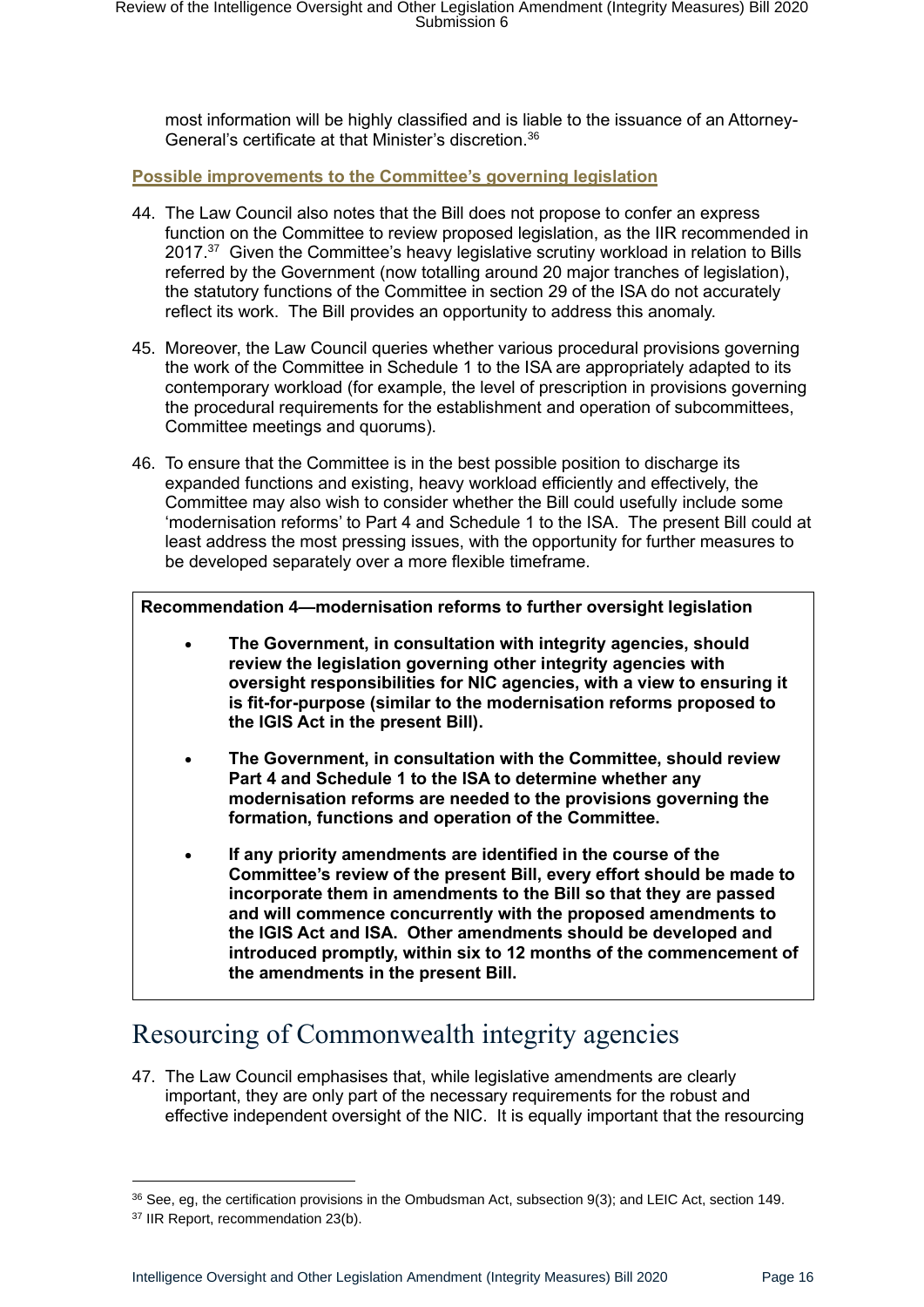of integrity agencies keeps pace with expansions of their own functions, and expansions of the functions, powers and budgets of the agencies subject to oversight.

- 48. The Law Council notes that the IGIS has received additional funding over a four-year period (from the 2017-18 Budget) to sustain a full-time staff of around 55 persons.
- 49. However, there remains a question about the adequacy of this level of funding and staffing in light of subsequent, major expansions to the functions and powers of the intelligence agencies presently subject to IGIS oversight. There is also an open policy question as to whether the output that could reasonably be delivered by an oversight agency comprising only 55 staff is proportionate to the size and scale of activities of the intelligence agencies subject to oversight.
- 50. The former IGIS gave evidence to the Committee that, in the absence of legislation to expand its functions to implement the recommendation of the IIR, the office had temporarily directed its additional funding into conducting oversight of the agencies within its existing jurisdiction. This included using the additional funding to conduct oversight of the various, recent expansions to the powers of ASIO under the *Telecommunications and Other Legislation Amendment (Assistance and Access) Act*  2018 (Cth).<sup>38</sup> Accordingly, there may be a reduction in existing levels of oversight of the six agencies currently within the remit of the IGIS, as resources are re-deployed after the passage of the Bill.
- 51. The budget of the IGIS should be further increased as necessary to ensure that there is no diminution in the current levels of oversight. If there is a view within any parts of government that the present levels of IGIS oversight should be sustained from existing resources, the feasibility of that position requires careful scrutiny, in direct consultation with the IGIS.
- 52. More generally, the Law Council emphasises that the process for developing legislation to expand security agencies' functions and powers should routinely consider and address oversight implications, including resource impacts on oversight agencies. The same approach should be adopted in relation to any increases to the budgets of security agencies, as the resultant increase in the scale and pace of their activities will necessarily have flow-on effects for the oversight of those activities. Consideration could also be given to developing budgetary rules to mandate a minimum ratio of staff in an oversight agency, relative to the size of the agencies subject to oversight.

**Recommendation 5—arrangements for monitoring oversight agency resources**

- **Further consideration should be given to the following administrative and policy matters, to support the overall objective of the Bill to enhance independent operational oversight of the NIC:**
	- **the adequacy of the current budget of the IGIS, to ensure that there will be no diminution in current levels of oversight of the six intelligence agencies presently within its remit, once the Bill is passed;**
	- **the appropriateness, as a matter of policy, of the size of the Office of the IGIS relative to the size of the intelligence agencies subject to oversight, and the implications of this ratio for the breadth and depth of independent operational**

<sup>38</sup> IGIS, *Submission to the PJCIS Review of the TOLA Act*, (October 2019), 4 at [3.1].